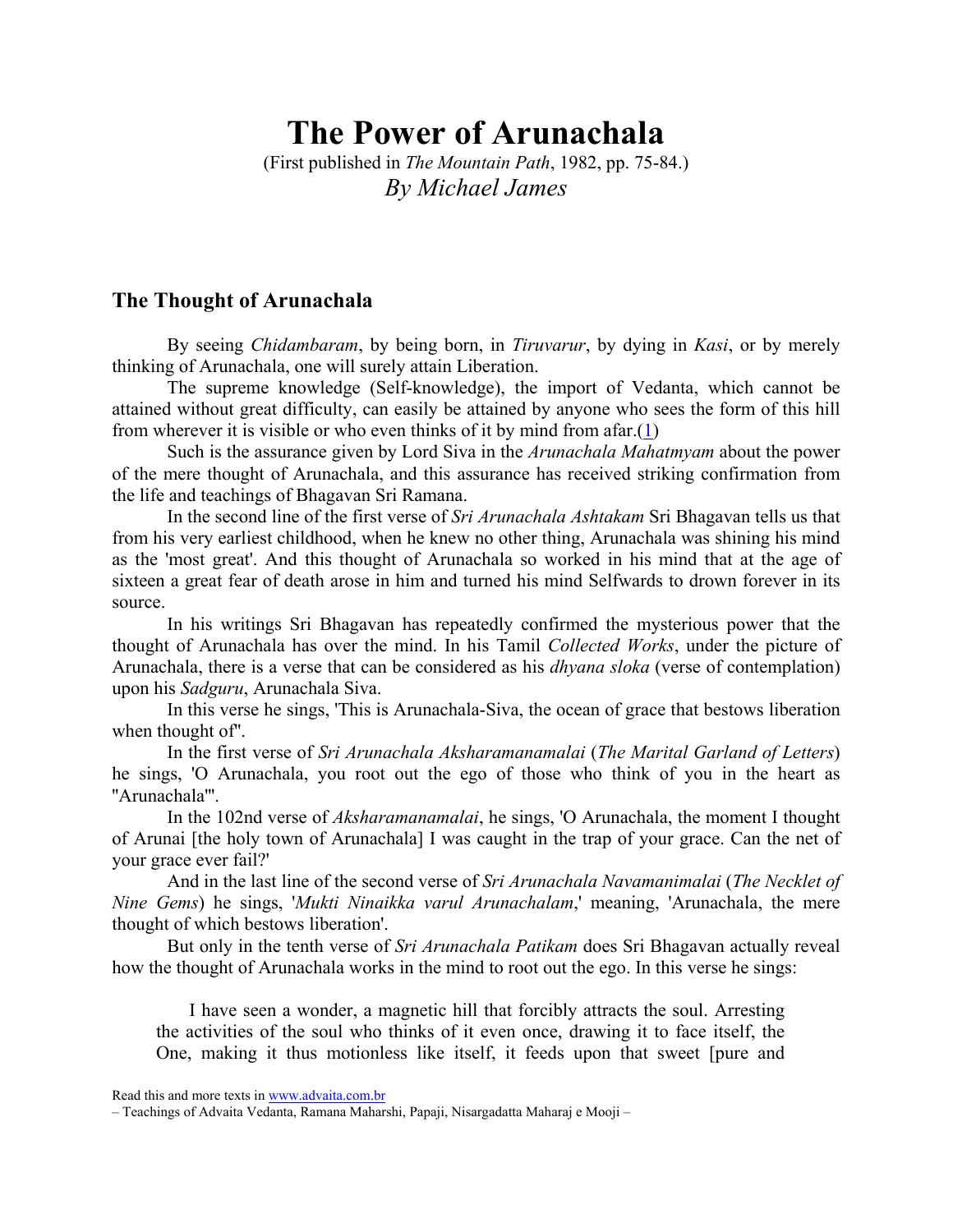ripened] soul. What a wonder is this! O souls, be saved by thinking of this great Arunagiri, which shines in the mind as the destroyer of the soul [the ego].

The words 'oru tanadu abhimukhamaha irttu,' 'drawing it to face itself, the One,' used here by Sri Bhagavan are a mystic way of saying 'drawing the soul to turn inwards and face Self, the one reality'. Thus in this verse Sri Bhagavan reveals how the thought of Arunachala works within the mind to arrest its activities, to attract its attention towards Self and thereby to make it still. In other words, Sri Bhagavan assures that the thought of Arunachala will lead the mind to the path of Self-enquiry, the 'direct path for all', as indeed happened in his own case.

Knowing from personal experience this unique power of Arunachala, Sri Bhagavan confidently advises us in the last line of this verse, 'O souls, be saved by thinking of this great Arunagiri, which shines in the mind as the destroyer of the soul!'

## The Form of Arunachala

Sri Bhagavan has said that Arunachala is the supreme Self that shines as 'I' in the hearts of all living beings. In other words, Arunachala is truly the non-dual reality that transcends time, space, name and form. Hence, many of the verses in The Five Hymns to Arunachala, being very mystic in nature, can well be interpreted as applying to the nameless and formless Self, rather than to the name and form of Arunachala. For this reason, some devotees tend to view Sri Bhagavan's revelation about the power of Arunachala as being purely allegorical, and a few even ask, 'When Arunachala is the Self, why should we attach any particular importance to this hill'. $(2)$ 

In order to understand more fully the importance that Sri Bhagavan attached to the name and form of this hill, it is necessary for us to take a broad view of his teachings. In verse four of Ulladu Narpadu (The Forty Verses on Reality) Sri Bhagavan says, 'If oneself is a form, the world and God will also be likewise'. That is, they will also be forms. In the first line of the third verse of Sri Arunachala Ashtakam he addresses Arunachala and sings, 'When I approach you, regarding you as having form, you stand here as a hill on earth'.

That is, so long as we identify the body as 'I', it is equally true that this hill is God. Indeed, Sri Bhagavan used to say that because we identify the body as 'I', Lord Siva, the Supreme Reality, out of his immense compassion for us, identifies this hill as 'I', so that we may see him, think of him and thereby receive his grace and guidance. 'Only to reveal your [transcendent] state without speech [i.e. through silence], you stand as a hill shining from earth to sky,' sings Sri Bhagavan in the last line of the second verse of Sri Arunachala Ashtakam.

So long as we feel the name and form of our body to be 'I', we cannot conceive God as being anything but a name and form. Even if we think that God is formless, that very thought about God itself is a form - a mere mental conception. This is why Sri Bhagavan says in the second line of the third verse of *Ashtakam*, 'If one tries to think of your nature as formless, he is like one who wanders throughout the world to see the sky'.(3)

Being the perfect spiritual Master that he was, Sri Bhagavan knew well how important and necessary is the form of God for the human mind, which is ever attached to forms. And from his own personal experience he knew the unique power of the form of Arunachala, a power that cannot be found in such abundance in any other form of God, namely the power to turn the mind towards Self and thereby to root out the ego.

<sup>–</sup> Teachings of Advaita Vedanta, Ramana Maharshi, Papaji, Nisargadatta Maharaj e Mooji –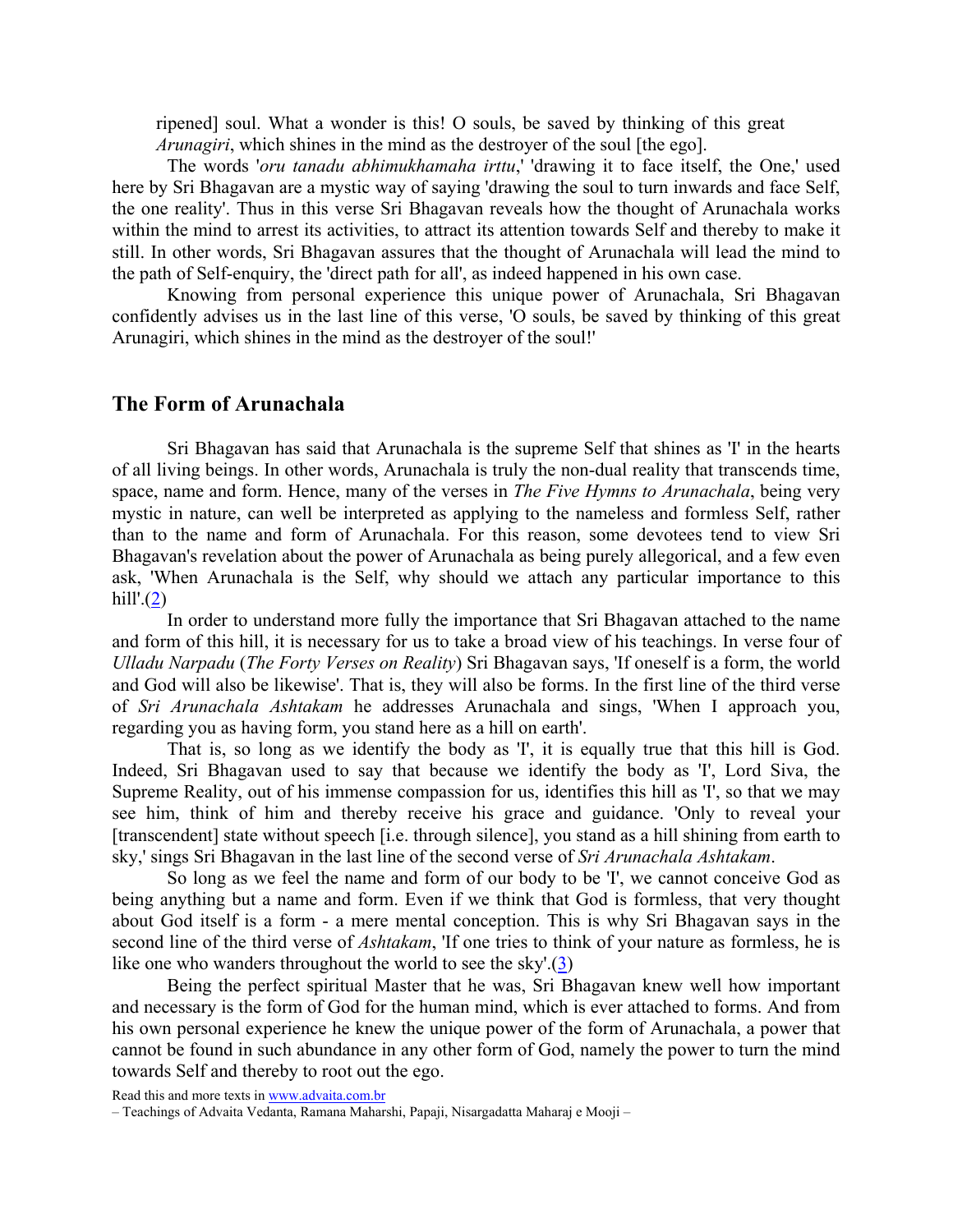In verse eleven of Sri Arunachala Patikam Sri Bhagavan exclaims with joy and wonder, 'Lo! How many are there like me who have been destroyed by thinking this hill to be the Supreme… ,' thereby assuring us that if we regard this hill as God, our egos will surely be destroyed. Though Arunachala appears outwardly as a hill of mere insentient rock, the true devotee understands it to be the all-knowing, all-loving and all-powerful Supreme Lord, who is guiding him both from within and without at every step and turn of life, leading him steadily and surely towards the goal of egolessness. 'What a wonder! It stands as if an insentient hill [yet] its action is mysterious - impossible for anyone to understand,' sings Sri Bhagavan in the first line of Sri Arunachala Ashtakam.

#### The Name of Arunachala

Of all the names of God, the name dearest to the heart of Sri Bhagavan was Arunachala. Every one of the 108 verses of Sri Arunachala Aksharamanamalai ends with the name Arunachala, and the refrain is 'Arunachala Siva, Arunachala Siva, Arunachala Siva, Arunachala!' From the great love that Sri Bhagavan had for this name, it is clear that he regarded it as being no less powerful than the form of Arunachala. This fact is confirmed in verse seventy of Aksharamanamalai in which Sri Bhagavan sings, 'O Arunachala, the very moment I thought of your name, you caught me and drew me to yourself. Who can understand your greatness?'

There are many incidents in the life of Sri Bhagavan that illustrate his great love for the divine name Arunachala, but perhaps the most striking occurred during his last moments. About twenty-five minutes before he left his body, the assembled devotees began to chant Aksharamanamalai. Hearing the name of his beloved Arunachala, Sri Bhagavan opened his eyes, which shone with love, and tears of ecstasy rolled down his cheeks.

Though Sri Bhagavan never gave mantra diksha nor formally accepted anyone as his disciple, many devotees believe that Arunachala is the *nama*-mantra that he has bestowed upon the whole world. When a Guru formally gives a mantra to his disciple, he explains to him the meaning and significance of each letter of the mantra and tells him the fruit to be gained by meditating upon that mantra. In the same manner, in the second verse of Sri Arunachala Navamanimalai Sri Bhagavan has explained the meaning of each syllable in the name Arunachala and he has declared that mere thought of this name will bestow liberation. From this we can infer that Arunachala is the jnana-panchakshari, the five-syllable mantra that bestows jnana. Moreover, tradition tells us that when a mantra is given by a jnani and when he explains the significance of each syllable of that mantra, he is actually putting his own power into that mantra. Therefore, if any devotees of Sri Bhagavan wish to have a mantra, they can very well, take Arunachala to be the mantra openly given to them by him.

The power of the name Arunachala was once directly confirmed by Sri Bhagavan. In 1948 a certain devotee came to him from Bombay, and with him he brought a notebook in which he had written the name 'Arunachala Siva' many thousands of times. On the last page of this notebook the devotee wrote a prayer to the following effect, 'O Bhagavan, in the life of Sarada Devi [the wife of Sri Ramakrishna] it is written that she has said that if even an animal dies in Kasi it will attain liberation. Therefore, graciously bestow upon be the boon of death in Kasi.' and gave the notebook to Sri Bhagavan.

Read this and more texts in www.advaita.com.br

<sup>–</sup> Teachings of Advaita Vedanta, Ramana Maharshi, Papaji, Nisargadatta Maharaj e Mooji –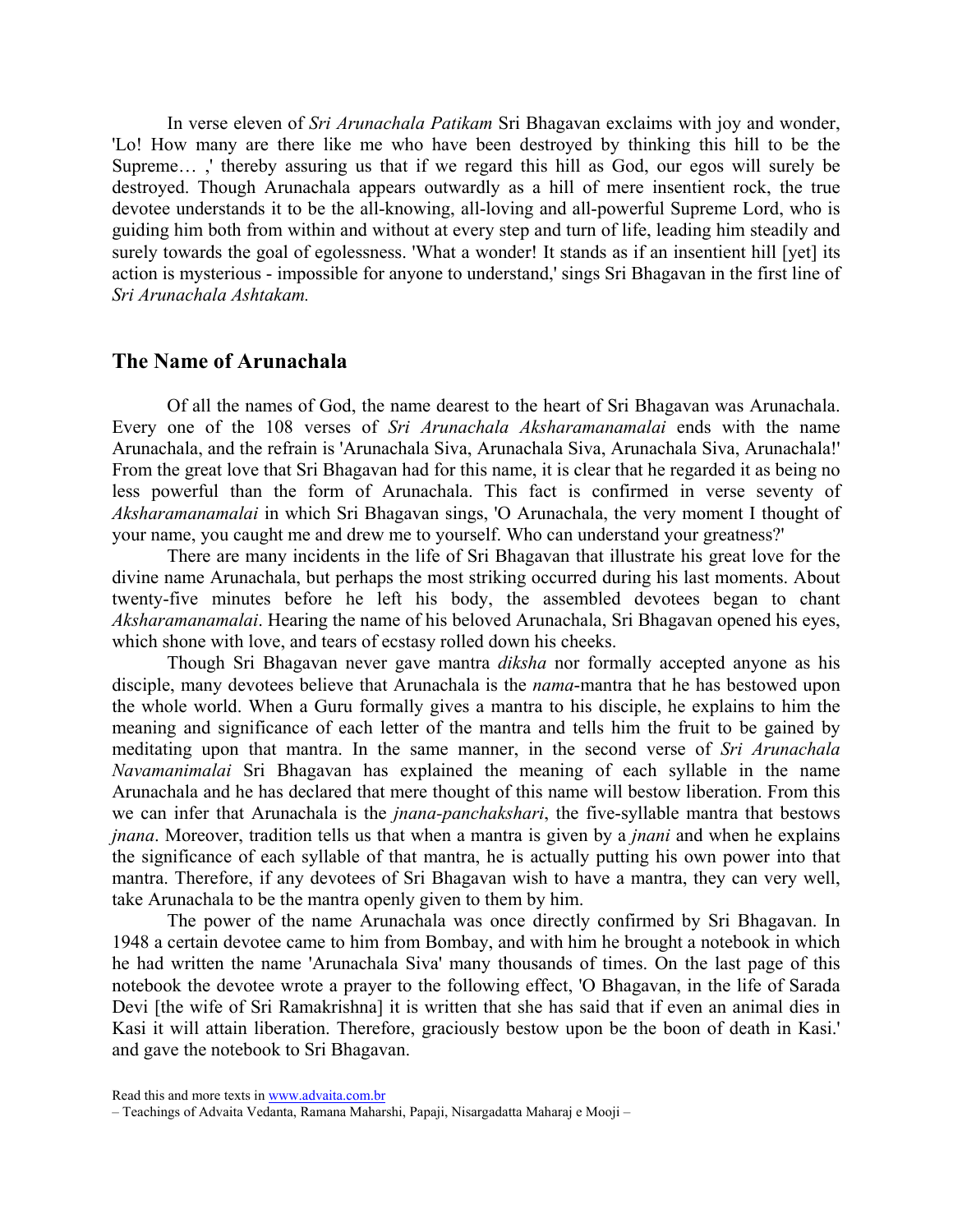Bhagavan looked through the notebook and when he came to the last page he read out loud the devotee's prayer: at once he expressed the greatest surprise and exclaimed, 'Smaranat Arunachalam!'

The words 'Smaranat Arunachalam' mean 'by remembering Arunachala', and they occur in the very same Sanskrit verse that says that by dying in Kasi one will attain liberation. Bhagavan then turned to the revolving bookcase by his side and took out a book,probably the Arunachala Mahatmyam. Opening it as if at random, he read out a sentence in Tamil that said, 'One ''Arunachala'' is equal power to one crore ''Om Nama Sivaya'''.

'Om Nama Sivaya' is believed by Saivas all over India to be the most sacred and powerful mantra. After reading out a few other portions of this book that emphasized the unique greatness and power of Arunachala, Sri Bhagavan finally laid it aside and explained to the devotee that not everyone can see Chidambaram, not everyone can be born in Tiruvarur, and not everyone can die in Kasi, but anyone and everyone can think of Arunachala from wherever they may be, and thereby they will surely attain liberation.

From this incident we can understand how unhesitatingly Sri Bhagavan encouraged devotees to have absolute faith in Arunachala. If devotees of a sceptical frame of mind came to him and asked him how mere thought of Arunachala could bestow liberation, he used to explain the allegorical significance of this saying, since that alone would satisfy their mind.(4) But if devotees came to him with simple, child-like faith, he would strengthen their faith and confirm the literal meaning of this saying, since he knew from personal experience the great power of the name and form of Arunachala.

# The Unique Sanctity of Arunachala

In India there are countless holy places (kshetras) that are sacred to Lord Siva or to some other name and form of God, and many of them are more well-known and popular than Arunachala. Yet there is a verse in the Arunachala Mahatmyam, which has been selected and translated into Tamil by Sri Bhagavan, that says:

Arunachala is truly the holy place. Of all holy places it is the most sacred! Know that it is the heart of the world. It is truly Siva himself! It is his heart-abode, a secret kshetra. In that place the Lord ever abides the hill of light named Arunachala.

Whenever Sri Bhagavan asked about the special sanctity of Arunachala, he used to explain that other holy places such as *Kailas*, *Kasi* and *Chidambaram* are sacred because they are the abodes of Lord Siva whereas Arunachala is Lord Siva himself.(5) However, as the above verse of Arunachala Mahatmyam says, Arunachala is a secret kshetra. Because it is this place that bestows jnana and because most people have so many other desires and do not truly want jnana, Arunachala has always remained comparatively little known. But to those few who seek jnana, Arunachala always makes itself known through some means or other.

The unique sanctity and power of Arunachala-*kshetra* was once confirmed by an incident that happened in the life of Sri Bhagavan. Because of his great love for Sri Bhagavan, a certain devotee wanted to take him to his native place, Chidambaram. But rather than directly ask Sri

<sup>–</sup> Teachings of Advaita Vedanta, Ramana Maharshi, Papaji, Nisargadatta Maharaj e Mooji –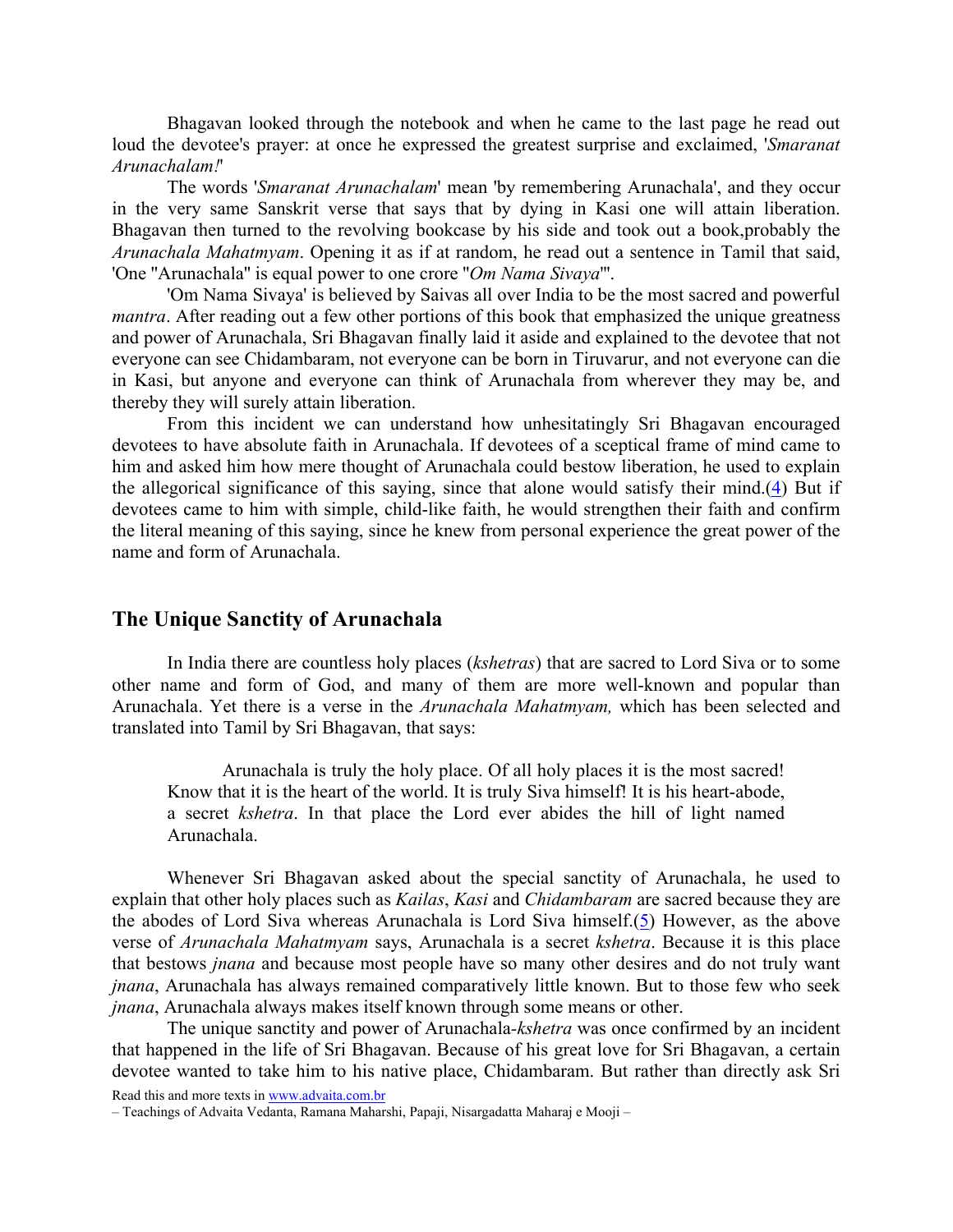Bhagavan to come to Chidambaram, he began to ask him if he had ever been to see Lord Nataraja in Chidambaram Temple. When Sri Bhagavan replied that he had not, the devotee began to describe the greatness of Chidambaram, saying that it was the most sacred Siva-kshetra in South India, that so many saints and sages had lived there and had sung in praise of Lord Nataraja, and so on and so forth. Sri Bhagavan listened to all he said with patient interest, but showed no signs of wanting to visit Chidambaram.

Seeing this, the devotee at last said, 'Chidambaram is even greater than Arunachala, because among the *panchabuta lingams* [the *lingams* representing the five elements] Chidambaram is the space-lingam while Arunachala is only the fire-lingam.(6) Since the four elements, earth, water, air and fire, finally have to merge in space, space is the principal element.'

Hearing this, Sri Bhagavan smiled and said, 'All the five elements come into existence only when Sakti seemingly forsakes her identify with Lord Siva, the Supreme Self (Paramatman). Since the five elements are thus only the creations of Sakti, she is superior to all of them. Therefore, more important than the place where the elements merge, is the place where Sakti herself merges. Because Sakti is dancing in Chidambaram, Lord Siva has to dance before her and thereby make her become motionless. But in Arunachala Lord Siva remains ever motionless (achala), and hence Sakti automatically and effortlessly merges in him through great love. Therefore, Arunachala shines as the foremost and most powerful *kshetra*, because here Sakti, who has seemingly created all this manifold appearance, herself merges into the Lord. So for those mature aspirants who seek to put an end to the false appearance of duality, the most powerful help is to be found only in Arunachala-kshetra.'

Subsequently, on 24th June 1928, Sri Bhagavan summarized this reply of his in the form of a verse, which later became the first verse of Sri Arunachala Navamanimalai. In this verse he says:

Though he is truly motionless by nature, in the court [of Chidambaram] Lord Siva dances before Sakti, thereby making her motionless. But know that [in Tiruvannamalai] Lord Arunachala shines triumphant, that Sakti having merged in his motionless form.

### The Gurutvam of Arunachala

Arunachala has always been renowned as the bestower of liberation, the destroyer of the ego, the remover of the false notion 'I am the body' - as the jnana-Guru par excellence.

When Brahma and Vishnu began to quarrel, being deluded by pride and egoism, Lord Arunachala Siva appeared before them in the form of a column of fire, thereby vanquishing their egoism and teaching them true knowledge. When Sakti, Goddess Parvati, wished to attain a state in which she could do no wrong, Lord Siva sent her to Arunachala, where she merged and became one with him. Thus, even to Brahma and Vishnu, Arunachala was Guru, and to Parvati it was the place where she lost her separate individuality.

Throughout the ages saints and sages have sung verses in Sanskrit, Tamil and other Indian languages extolling the unique power of Arunachala to root out the ego and to bestow Self-knowledge. All the four great Saiva sages of Tamil Nadu, Manikkavachagar, Sundaramurti, Appar and Jnanasambandhar, have sung in praise of Arunachala. In one verse often pointed out by Sri Bhagavan, Jnanasambandhar described this hill as being jnana-tiral, a dense mass of

<sup>–</sup> Teachings of Advaita Vedanta, Ramana Maharshi, Papaji, Nisargadatta Maharaj e Mooji –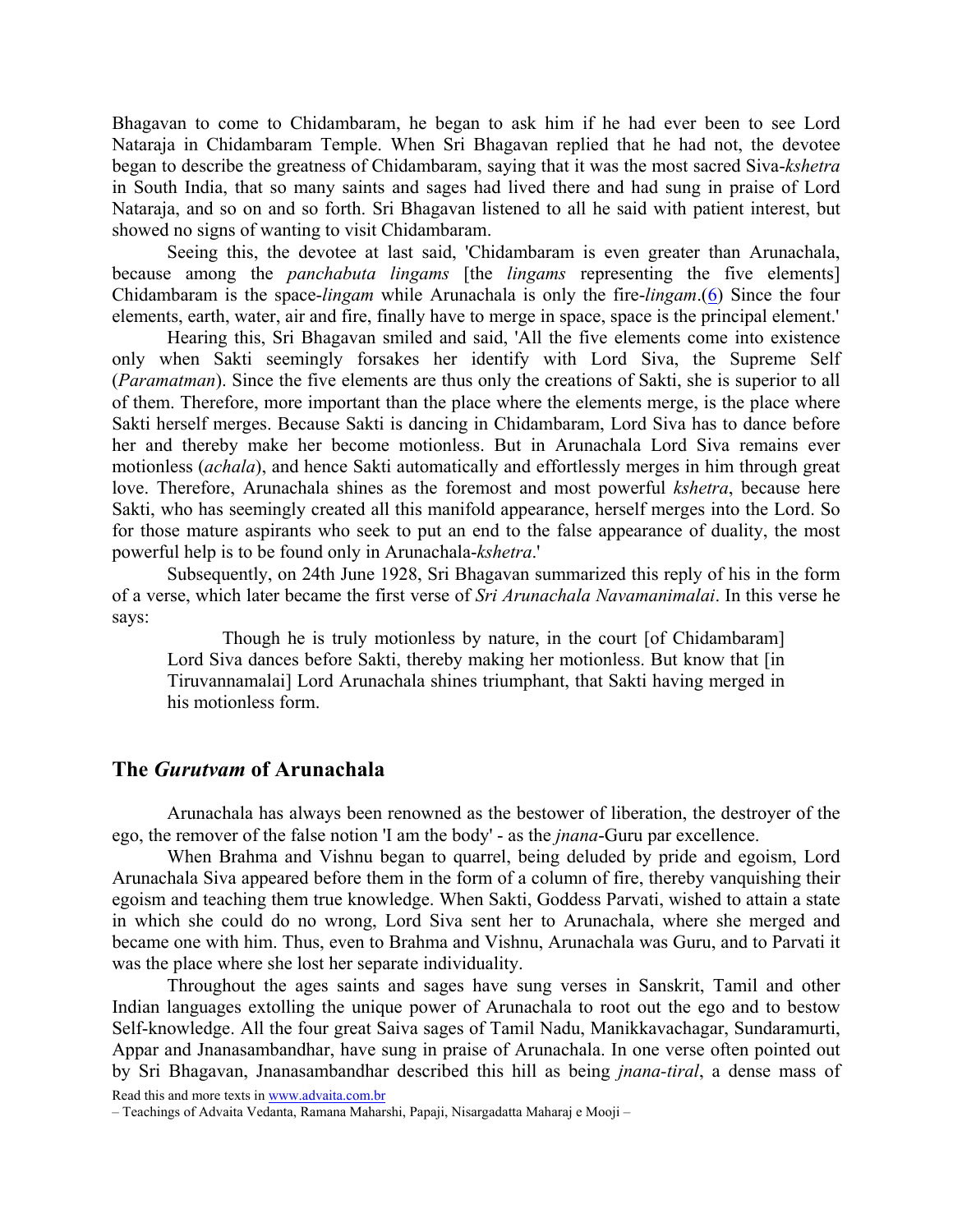jnana. And Sundaramurti, singing in Tiruvanaikka, remembers Arunachala and sings, 'O Annamalai, you can be known only to those who give up the attachment to the body'.

These puranic stories and songs of ancient sages all confirm the fact that Arunachala is the supreme jnana-Guru. But this fact has received its most striking confirmation from Sri Bhagavan. In verse nineteen of *Aksharamanamalai* he explicitly states that Arunachala shines as the form of his Guru; and in the same verse he reveals the function of the real Guru, namely to destroy all our defects, including the root-defect, the ego, to bestow all good qualities upon us and to rule over us.

In many of his other verses Sri Bhagavan has clearly indicated that the role of Arunachala is the role of the *Sadguru*. For example, in *Aksharamanamalai* he sings that Arunachala roots out the ego of those who think of it (verse 1), that it annihilates those who approach it as God (verse 48) and that it destroys the attachment of those who come to it with attachment (verse 77). He also reveals that Arunachala instructs through silence (verse 36) and that it teaches the path of self-enquiry (verse 44); and he shows us the way of praying to Arunachala to bestow *jnana* (verse 40) to reveal Self as the reality (verse 43) and to make us give up the attachment to the body (verse 75). He has also confirmed from his own experience the power of Arunachala as Guru. In verse eight of *Sri Arunachala Navamanimalai* he sings that, in order to put an end to his sufferings in the world, Arunachala 'gave me his own state'; and in verse nine he describes the wonder of Arunachala's grace saying, 'You entered my mind, drew me and established me in your own state'.

All that Sri Bhagavan has said about the power of Arunachala tallies exactly with what he has said about the power of the Guru. In verse 268 of Guru Vachaka Kovai (The Garland of Guru's Sayings) he says that the Guru is he who possesses the supreme power to make any soul who comes to him merge into Self, the knowledge beyond all speech. The Guru works in many ways to make the disciple merge into Self. 'He gives a push from ''without'' and exerts a pull from ''within'', so that you may be fixed in the Centre,' says Sri Bhagavan in Maharshi's Gospel, p. 36. From 'without' the Guru gives verbal instructions to turn the disciple's mind towards Self, and he also enables the disciple to have association (satsang) with his form, and thereby to gain the necessary strength and love to turn within and attend to Self. To give verbal instructions it is necessary for the Guru to be in human form, but to give satsang and subtle inner guidance he may be in any form.

Sri Bhagavan has come as the Guru in human form to give us all the necessary verbal instructions, and he has revealed that Arunachala is the Guru in the form of a hill with which we can always have satsang. Like any human body, the human form of the Guru will inevitably pass away one day, whereas the form of Arunachala will always remain. Thus, though Sri Bhagavan has left his human form, he has provided us with all the requisite outward help: he has left us with a permanent record of his verbal teachings, and he has shown us a form with which we can always have satsang. Therefore, for the devotees of Sri Bhagavan there will never be any need to search for another outer Guru, because all the necessary help and guidance is ever available for us in the form of the teachings of Sri Bhagavan and the satsang of Arunachala.

The power of the satsang of Arunachala was often confirmed by Sri Bhagavan. Dr. T. N. Krishnaswamy records in the Ramana Pictorial Souvenir, p. 7 that Sri Bhagavan once said to him:

Read this and more texts in www.advaita.com.br

<sup>–</sup> Teachings of Advaita Vedanta, Ramana Maharshi, Papaji, Nisargadatta Maharaj e Mooji –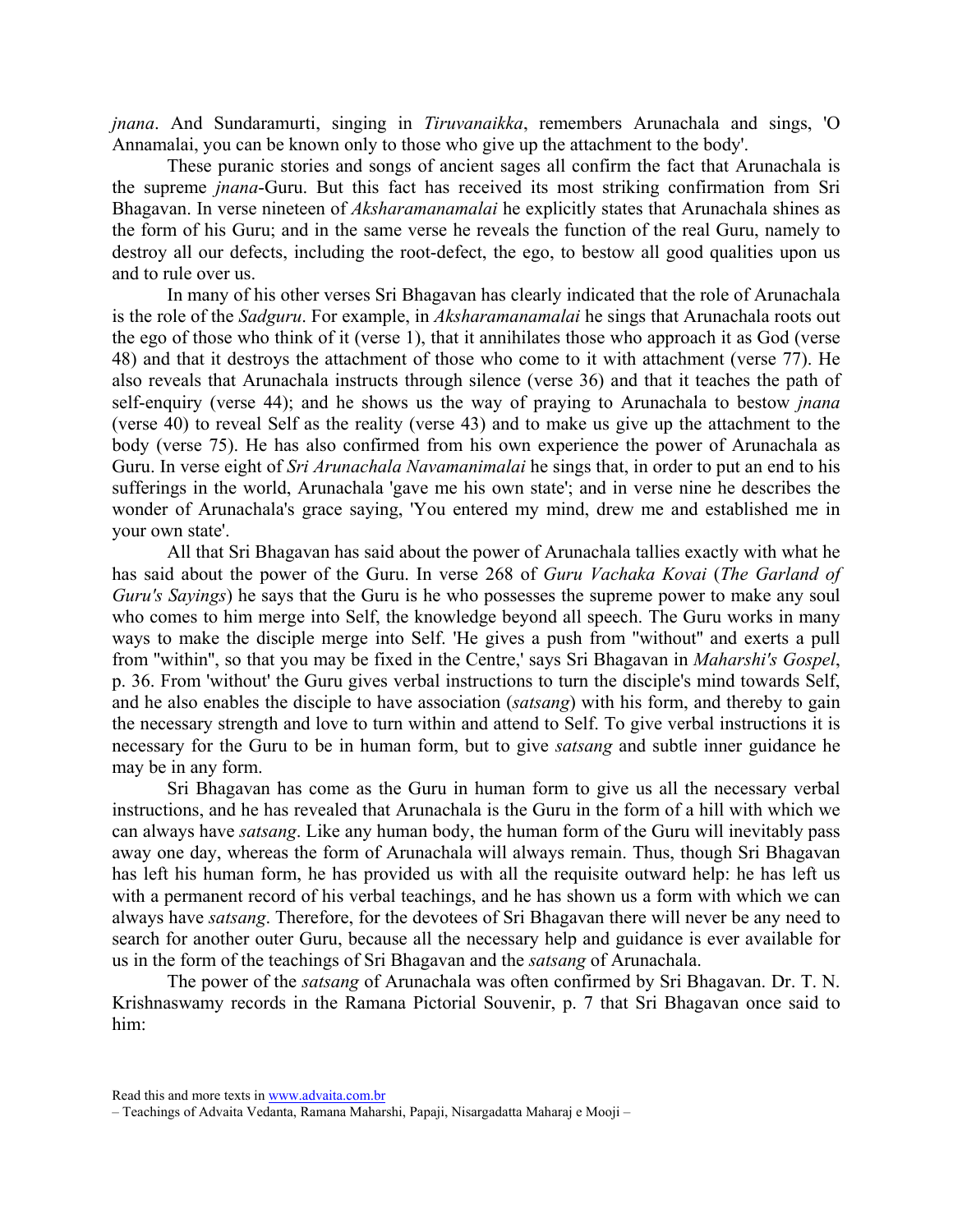The whole hill is sacred. It is Siva himself. Just as we identify ourselves with a body, so Siva has chosen to identify himself with his hill. Arunachala is pure wisdom *(jnana)* in the form of a hill. It is out of compassion to those who seek him that he has chosen to reveal himself in the form of a hill visible to the eye. The seeker will obtain guidance and solace by staying near this hill.

# Arunachala-pradakshina

Arunachala is the physical embodiment of Sat, the reality, and hence to have contact with it in any manner is satsang. To think of Arunachala is satsang, to see Arunachala is satsang, and to live near Arunachala is satsang. But one very special way of having satsang with Arunachala is to do Arunagiri-pradakshina, that it is, to walk barefoot round the hill keeping it to one's rightside.

The great importance that Sri Bhagavan attached to giri-pradakshina is well known to all the devotees who lived with him. He himself did pradakshina countless times, and he actively and spontaneously encouraged devotees to follow his example.

'Bhagavan, who scarcely ever gave advice to devotees unless asked, wholeheartedly encouraged their going round the hill as conducive to progress in sadhana,' writes Lucia Osborne in The Mountain Path, January 1974, p. 3.

Devaraja Mudaliar records that the importance of pradakshina became evident to him 'from the frequent references by Bhagavan himself to its great significance, and from the fact that thousands of people do it, including almost all the close disciples of Bhagavan, even those who may be considered the most advanced among them.' (My Recollections of Bhagavan Sri Ramana, p. 64)

Though comparatively little has been recorded of what Sri Bhagavan used to say about the power of pradakshina, there is no doubt that he considered it to be an act having great spiritual efficacy. In fact he used to say that the benefits which can be gained by meditation and various other forms of mind-control only after great struggle and effort, will be effortlessly gained by those who go round the hill.

'Bhagavan often said that those unable to meditate would succeed in their endeavour by circumambulating Arunachala,' writes Suri Nagamma in My Life at Sri Ramanasramam, p. 144.

Kunju Swami records on p. 108 of *Enadu Ninaivugal* that Bhagavan once told him. 'What is better than pradakshina? That alone is sufficient.'

While extolling the spiritual efficacy of *pradakshina*, Sri Bhagavan sometimes used to narrate the story of King Vajrangada Pandya, which is told in the Arunachala Mahatmyam. Vajrangada Pandya was a powerful monarch who ruled over most of South India, but one day he was told by some celestial beings that in this previous birth he had been Indra, the ruler of heaven, and that if he worshipped Arunachala he could regain his former position. On hearing this, he at once renounced his kingdom and, with the intense desire to become Indra, he began to worship Arunachala by going around the hill three times a day. After three years of such worship, Lord Siva appeared before him and offered him any boon he wished to pray for. Though his original ambition had been to become Indra, his mind had been matured by doing so many *pradakshinas*, he now realized that it was worthless to pray for such a transitory pleasure.

<sup>–</sup> Teachings of Advaita Vedanta, Ramana Maharshi, Papaji, Nisargadatta Maharaj e Mooji –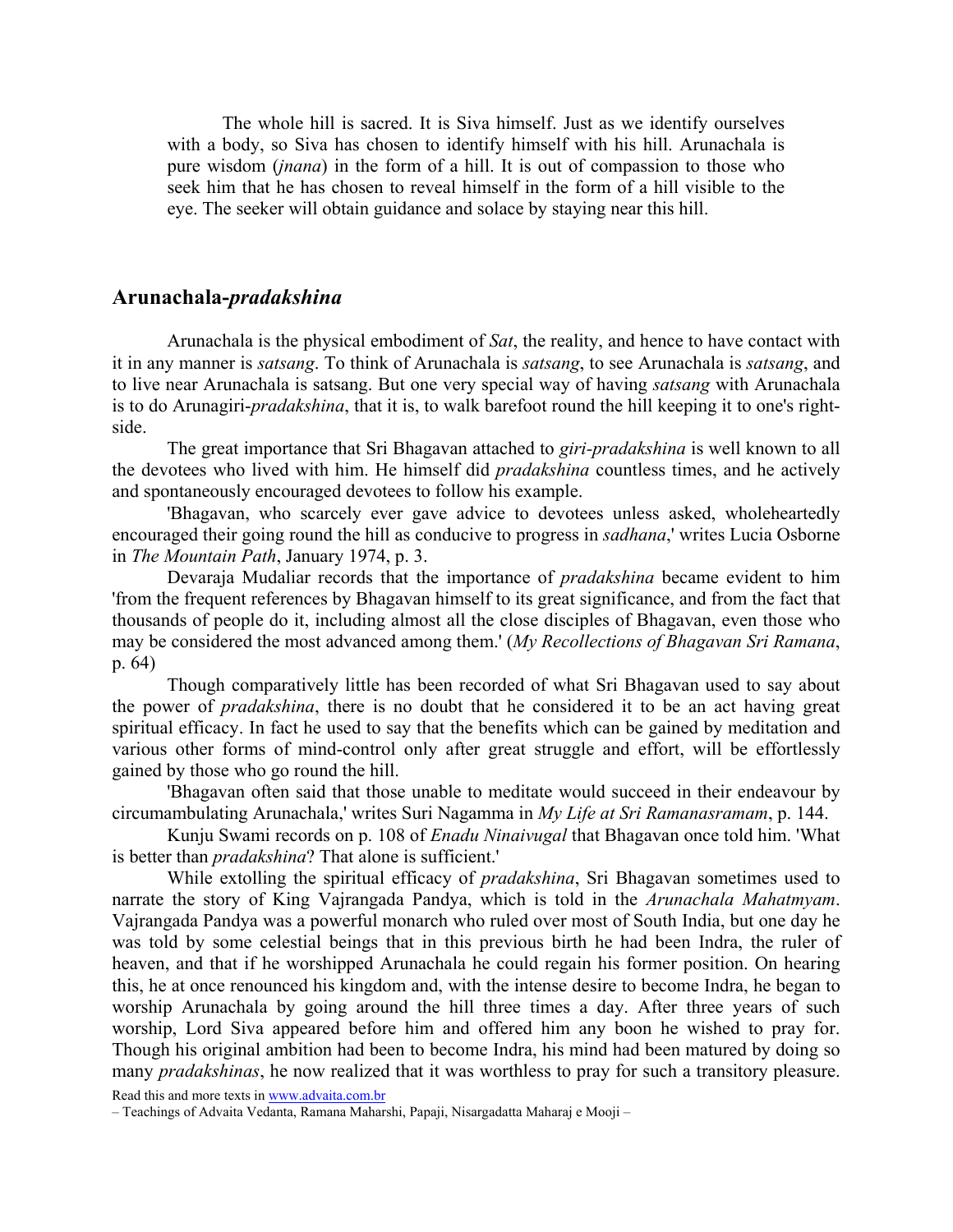He therefore prayed to Lord Siva for the eternal happiness of Self-knowledge. This story thus aptly illustrates that even if a person begins to do pradakshina for the fulfillment of worldly desires, his mind will in time be matured and he will gain proper discrimination (viveka), desirelessness (vairagya) and love for Self (swatma-bhakti).

Generally, whenever sages or scriptures prescribe any form of dualistic worship, whether for the fulfillment of worldly desires or for the attainment of Self-knowledge, they always say that it must be done with faith. But Sri Bhagavan used to say that the power of Arunachala is such that even if one does *pradakshina* with no faith, it will still have its effect and will surely purify the mind. Devaraja Mudaliar records on p. 64 of My Recollections that Sri Bhagavan told him, 'For everybody it is good to make circuit of the hill. It does not even matter whether one has faith in this pradakshina or not; just as fire will burn all who touch it whether they believe in it or not, so the hill will do good to all those who go round it.'

Because Arunachala is the 'fire of knowledge' (jnanagni) in the form of a hill, the outgoing tendencies (vasanas) of the mind are automatically scorched when one goes round it. When damp wood is brought close to a fire, it will gradually be dried, and at a certain point it will itself catch fire. Similarly, when the mind which is soaked with worldly tendencies goes round the hill, the tendencies will gradually dry up and at a certain point the mind will become fit to be burnt by the fire of jnana. That is why Sri Bhagavan said to Kunju Swami, 'This hill is the storehouse of all spiritual power. Going round It benefits you in all ways'. (The Mountain Path, April 1979, p. 75)

The spiritual benefits of *pradakshina* have been described by Sri Sadhu Om in one of his Tamil poems, Sri Arunachala Pradakshina Manbu. In verses six and seven he says, 'A cow grazing round and round its peg, does not know that the length of its rope is thereby decreasing. Similarly, when you go round and round Arunachala, how can your mind know that it is thereby subsiding? When the cow goes round more and more, at one point it will be bound tightly to its peg. Similarly when the mind lovingly goes more and more round Annamalai [Arunachala], which is Self, it will finally stand still in Self-abidance, having lost all it movements [*vrittis*].'

In verse eight he says, 'It is a well-proven truth that the minds of those devotees who ever go round Annamalai achieve great love to turn within towards Self. Annamalai is the blazing, wild hill of fire [the fire of *Jnana*] that burns all our worldly desires into ashes.' And in verse nine he gives the simile of a piece of iron being rubbed against a magnet; just as the scattered atoms of iron are all aligned by the magnet to face in one uniform direction, thereby transforming the iron into a magnet, so when a person goes round Arunachala, the divine magnet, his scattered mind, is turned towards Self and is thereby transformed into Self.

Sri Muruganar, who was a great sage and one of the foremost disciples of Sri Bhagavan, was noted as a staunch lover of *pradakshina*. In the days of Sri Bhagavan he used to write to any friends who were coming to see him, 'You will find me either in Bhagavan's hall or on the giripradakshina road,' and it is said that at one time he even used to go round the hill daily. How he first came to know about the greatness of giri-pradakshina is related by Kunju Swami in The Mountain Path, April 1979, p. 83, as follows:

Sometime after he came here, Sri Muruganar asked Bhagavan about the spiritual benefit of going round the hill (giri-pradakshina). Bhagavan asked him to go round it first and them come to him. Sri Muruganar followed his advice and told Bhagavan that he lost his *dehatma buddhi* [sense of identification with the body]

Read this and more texts in www.advaita.com.br

<sup>–</sup> Teachings of Advaita Vedanta, Ramana Maharshi, Papaji, Nisargadatta Maharaj e Mooji –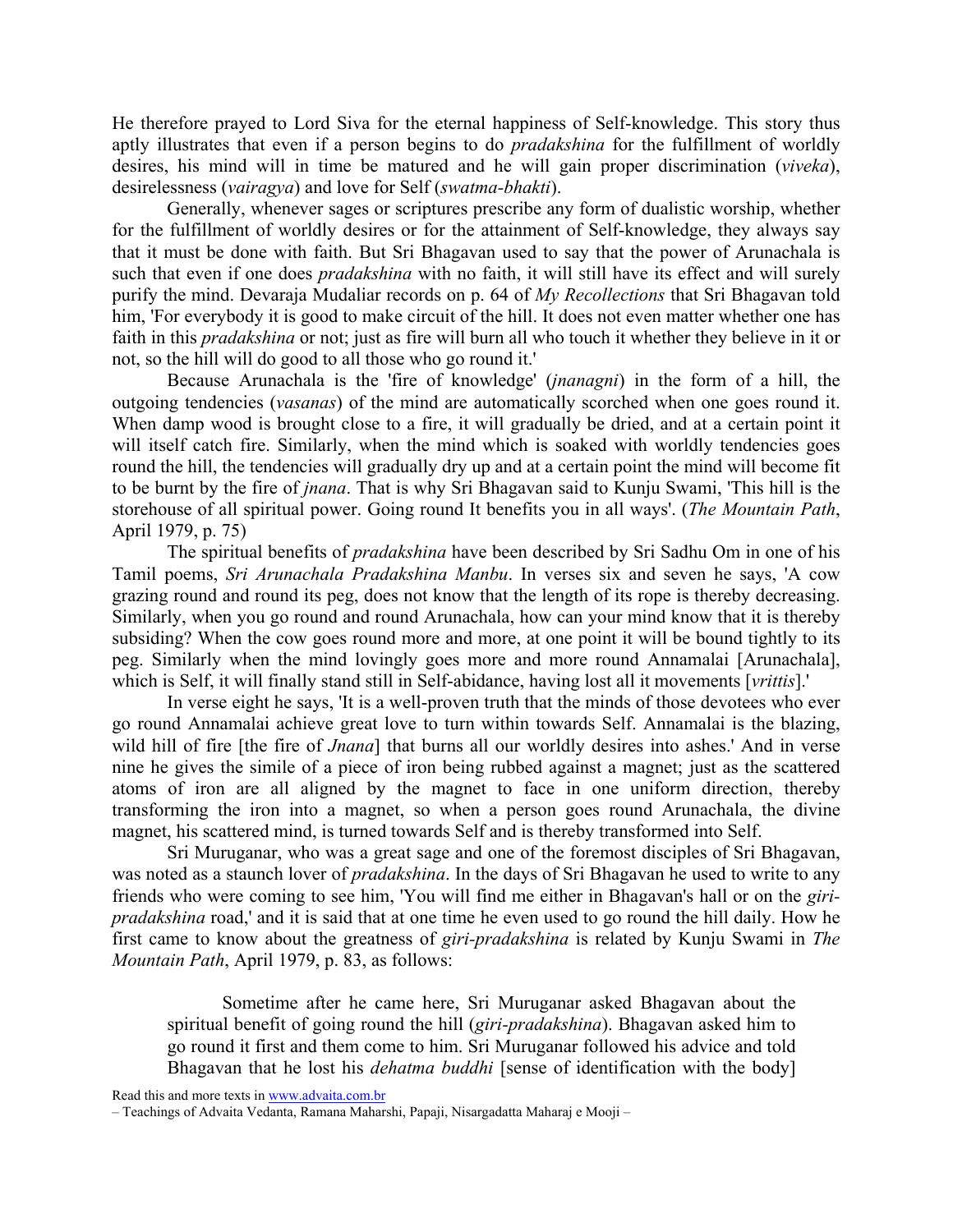after a while and regained it only after reaching Adi-Annamalai [a village on the way]. He reported to Sri Bhagavan that the experience was unexpected and unique. Sri Bhagavan smiled and said, 'Do you now understand?'

This incident proves very clearly the power of *pradakshina*, and it shows that mature souls can even lose their sense of identification with the body by going round the hill. It also illustrates what Sri Bhagavan meant when he used to say that while going round the hill one can experience sanchara-samadhi, a thought-free state of bliss while walking.

Though such a thought-free state is not experienced by all devotees when they go round the Hill, that does not mean that their pradakshina is not yielding fruit. The main benefit of pradakshina is that the tendencies (vasanas) are slowly made to lose their grip over the mind, but just as a child cannot easily perceive its own growth, so the mind cannot easily perceive the weakening of its own vasanas.

However, one very notable feature about *pradakshina* that can be perceived by anyone and which clearly indicates its spiritual efficacy is the extraordinary power of attraction it exerts over the minds of devotees. For no special reason one feels attracted to go round Arunachala again and again.

'Go round the hill once. You will see that it will attract you,' said Sri Bhagavan to Devaraja Mudaliar (My Recollections, p.65).

'Bhagavan used to say that if one went round the hill once or twice, the hill itself would draw one to go round it again. I have found it true. Now this is happening to Dr. Syed,' writes Devaraja Mudaliar in *Day by Day with Bhagavan*, 19th December, 1945.

In Letters from Sri Ramanasramam, volume 2, letter 98, Suri Nagamma records Sri Bhagavan as saying, 'The *dhyana* [meditation] that you cannot get into while sitting, you get into automatically if you go for pradakshina. The place and atmosphere here are like that. However unable a person is to walk, if he once goes round the hill he will feel like going again and again. The more you go, the more the enthusiasm for it. It never decreases. Once a person is accustomed to the happiness of pradakshina, he can never give it up.'

Just as the mind is automatically attracted to the Guru, knowing intuitively that he can bestow eternal bliss, for the same reason the mind feels automatically attracted to giri pradakshina.

## Arunachala-Ramana

To understand the power of Arunachala, it is first necessary to understand the relationship that existed between Arunachala and Bhagavan. To Bhagavan, Arunachala was Mother, Father, Guru and God - it was his all in all, his own Self.

Sri Bhagavan often said, 'God, Guru and Self are one and the same,' and to him Arunachala was all three of these. In verse forty-eight of Aksharamanamalai he refers to Arunachala as his God, in verse nineteen as his Guru, and in verse five of Atma Vidya Kirtanam (The Song on the Science of Self) as 'Annamalai, my Self'.

Truly, Arunachala is Ramana and Ramana is Arunachala. The two are inseparable. Arunachala is Ramana in the form of a hill, and Ramana is Arunachala in human form. The oneness that Sri Bhagavan felt with Arunachala is disclosed in many of his verses.

<sup>–</sup> Teachings of Advaita Vedanta, Ramana Maharshi, Papaji, Nisargadatta Maharaj e Mooji –